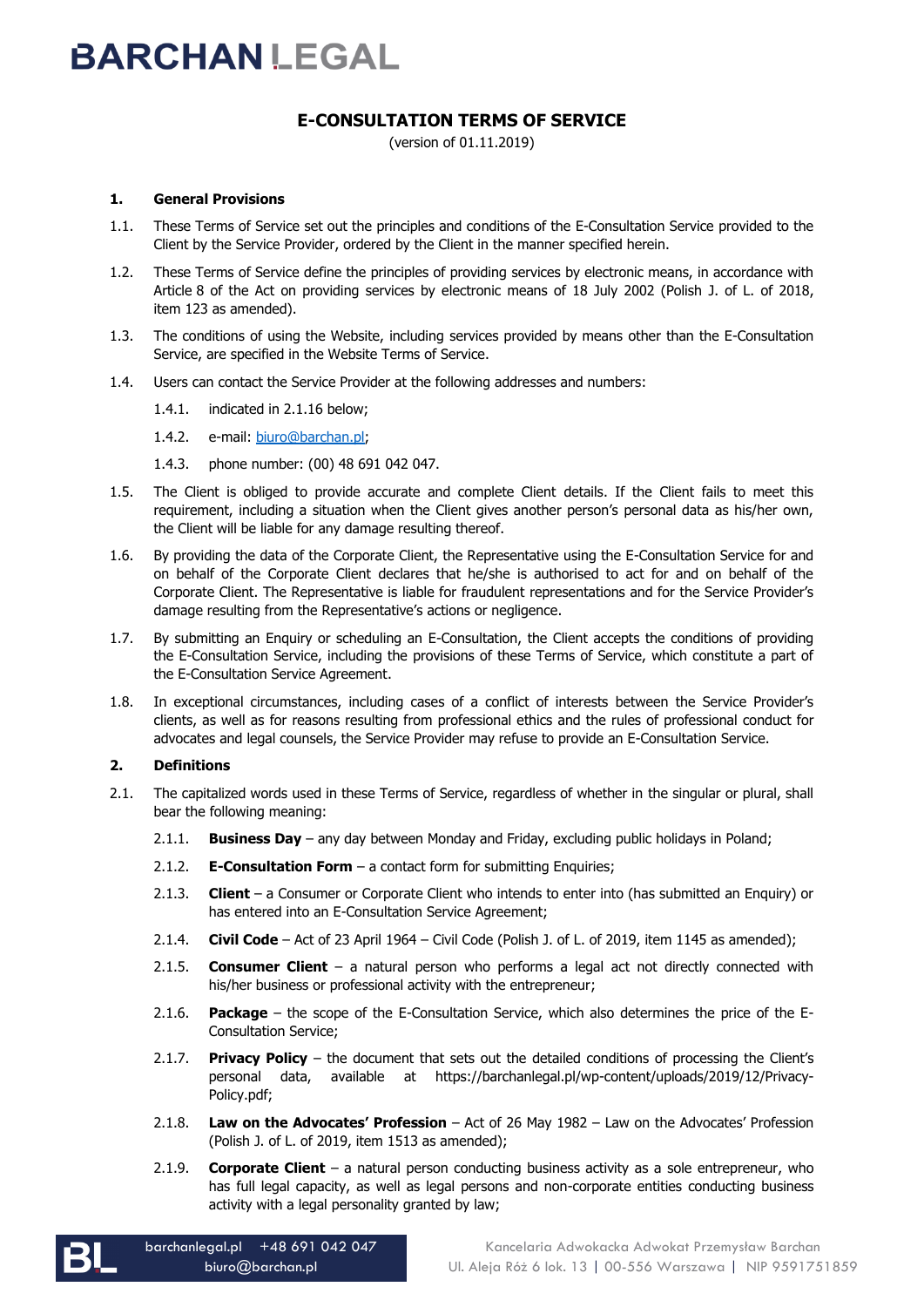- 2.1.10. **Representative** a person submitting an Enquiry or entering into an E-Consultation Service Agreement or receiving an E-Consultation for and on behalf of the Corporate Client;
- 2.1.11. **Terms of Service** these Terms of Service for providing E-Consultation Services;
- 2.1.12. **Website Terms of Service** the Terms of Service for using the Website, available at https://barchanlegal.pl/wp-content/uploads/2019/12/Website-Terms-of-Service.pdf;
- 2.1.13. **Website** the Website of the Service Provider at [www.barchanlegal.pl](http://www.barchanlegal.pl/), where the information regarding the E-Consultation Service and these Terms of Service is available;
- 2.1.14. **E-Consultation Service Agreement** the agreement regulating the E-Consultation Service rendered by the Service Provider, entered into by the Client and the Service Provider separately for each E-Consultation;
- 2.1.15. **E-Consultation Service** the service of providing legal advice to the Client by remote means of communication, i.e. phone, Microsoft Teams tele- or video-conference, as well as all actions taken in preparation before providing the legal advice, including the analysis of relevant documentation and preparations for the E-Consultation;
- 2.1.16. **Service Provider** advocate Przemysław Barchan, conducting business activity under the company name "Kancelaria Adwokacka Adwokat Przemysław Barchan" with its registered seat in Warsaw (00-556 Warszawa) at Aleja Róż 6/13, NIP number 9591751859;
- 2.1.17. **Consumer Rights Act** Act of 30 May 2014 on consumer rights (Polish J. of L. of 2019, item 134 as amended);
- 2.1.18. **Enquiry** an enquiry for an E-Consultation Service submitted by the Client, with a description of the scope of expected services (including the selected Package) and with the relevant documentation submitted for the Service Provider's analysis.

### **3. Enquiry and E-Consultation Service Agreement**

- 3.1. In order to use the E-Consultation Service, the Client submits an Enquiry with a detailed description of the scope of the required legal advice, including the preferred date of the E-Consultation and the selected Package.
- 3.2. The Enquiry must be sent to the Service Provider's e-mail address indicated in 1.4.2 above or through the E-Consultation Form.
- 3.3. The Service Provider responds to Enquiries on Business Days and, in exceptional cases (at the Service Provider's discretion), also on other days.
- 3.4. The Service Provider responds to an Enquiry within one Business Day from the day it is submitted. Together with the response, the Service Provider contacts the Client to specify the expected scope of the legal advice and, if necessary, requests the Client to provide additional documentation. The Service Provider and the Client agree on the Package, the date (day and hour), means (phone or Microsoft Teams application) and scope of the E-Consultation Service.
- 3.5. The arrangements made pursuant to 3.4 above include providing the Service Provider with the Client's invoice details. Providing the details indicated in 3.4 above, including the invoice details, is voluntary, however it is necessary for entering into an E-Consultation Service Agreement and performing an E-Consultation Service.
- 3.6. After making arrangements regarding the Package, date and scope of the E-Consultation Service, the Client will receive an e-mail confirming the conditions of the E-Consultation Service Agreement and an electronic VAT invoice with the Service Provider's bank details.
- 3.7. When the full payment for the selected Service Package confirmed in the e-mail mentioned in 3.6 above has been credited to the Service Provider's account, the Client will receive an e-mail with a confirmation of entering into an E-Consultation Service Agreement and a link for the Teams application call with the Service Provider.
- 3.8. The E-Consultation Service Agreement is concluded when the Client receives the confirmation indicated in 3.7 above.
- 3.9. The E-Consultation Service Agreement is a one-time contract and remains in force throughout the performance of the E-Consultation Service.
- **4. Conditions of the E-Consultation Service**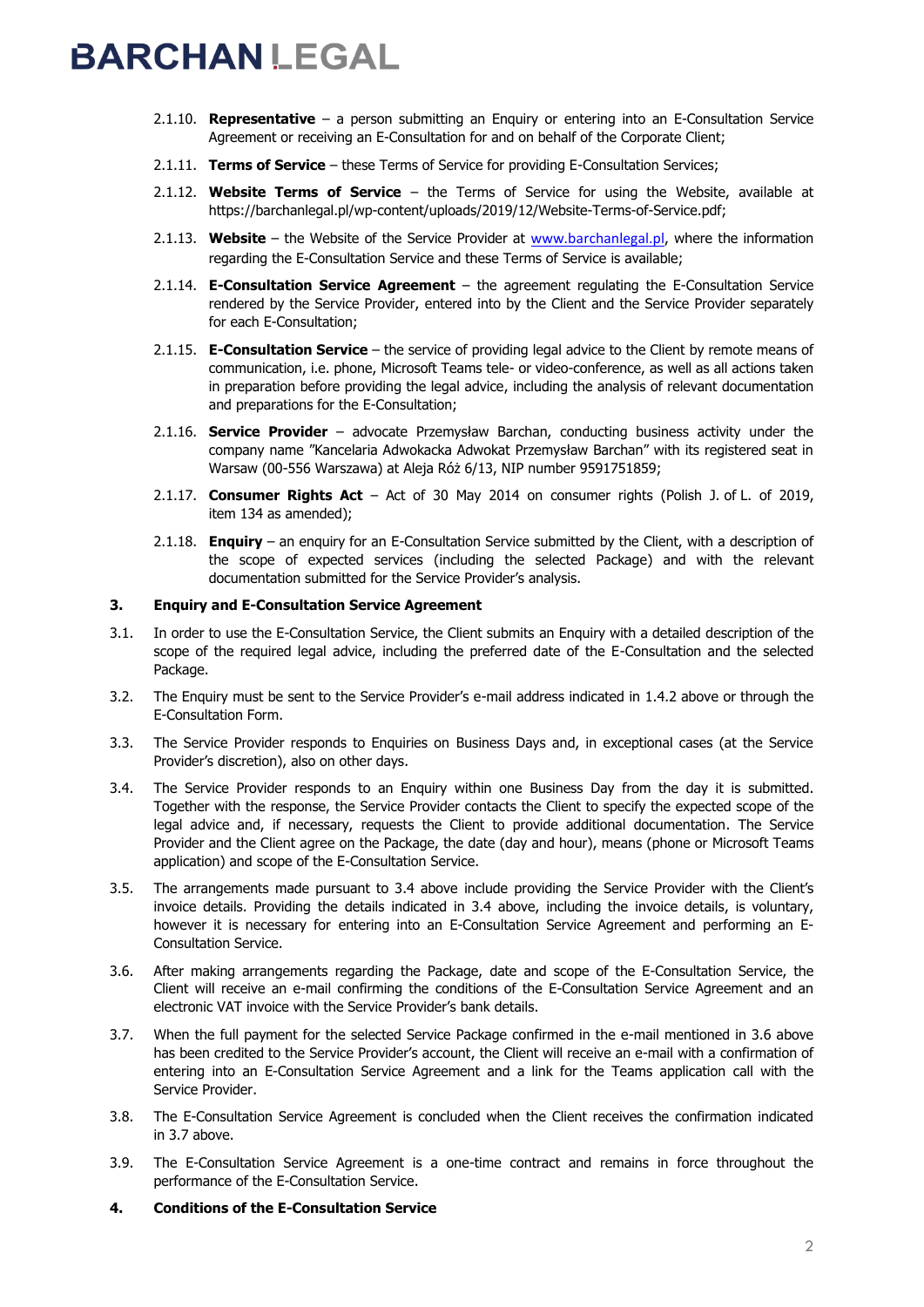- 4.1. The E-Consultation Service is performed after concluding an E-Consultation Service Agreement, at a date and in the manner agreed on with the Client, within the Package scope and on conditions specified herein, as well as in accordance with the law in force, including the Law on the Advocates' Profession.
- 4.2. The E-Consultation Service is provided by phone only to Clients who are (at the moment of receiving the call) on the territory of the EU.
- 4.3. The E-Consultation Service includes legal advice regarding Polish law, excluding legal matters that require extensive legal analysis, as well as: tax law, fiscal penal law, social security law, public finance sector unit law, capital market and securities law.
- 4.4. The E-Consultation Service is provided personally by the Service Provider, his staff or entities collaborating with him.
- 4.5. A one-time E-Consultation Service includes legal advice within the scope defined by the Client in the Enquiry and specified before entering into an E-Consultation Service Agreement.
- 4.6. The scheduled E-Consultation date and time can be changed up to 24 hours before the scheduled E-Consultation. If the Client attempts to change this date and time later that 24 hours before the E-Consultation, changing the arrangement is at the Service Provider's discretion. If the Service Provider refuses, the Client can decide to hold the E-Consultation on the scheduled date or submit a new Enquiry in order to enter into a new E-Consultation Service Agreement. The payment made due to entering into the Agreement and performing an E-Consultation Service on the primary scheduled date is non-refundable.
- 4.7. On the date scheduled with the Client, the Service Provider (subject to 4.4 above) will initiate a phone call or join a meeting in Teams. If the Service Provider fails to make a successful phone connection or join the Teams meeting (for reasons other than those on the Service Provider's part), the Service Provider will attempt to make a connection for a second time. If within 10 minutes from the scheduled E-Consultation time the Service Provider is unable to establish a successful connection, the E-Consultation Service is considered performed and the payment made for this E-Consultation is non-refundable.
- 4.8. The E-Consultation Service is provided during one phone call or Teams conference call, and its duration is counted in a continuous manner, i.e. the call cannot be interrupted, suspended or split into separate E-Consultations, even in cases of unused time within one Package.
- 4.9. Dedicated E-Consultation Services are provided within the scope agreed between the Client and Service Provider and on conditions established herein, unless otherwise stated in the confirmation mentioned in 3.6 above.
- 4.10. The Client will supply the Service Provider with any information and documents necessary for performing the E-Consultation Service.
- 4.11. By entering into an E-Consultation Service Agreement the Client declares that he/she understands that regardless of the E-Consultation Package, the E-Consultation Service begins at the moment of concluding an E-Consultation Service Agreement. The E-Consultation Service includes not only the legal advice provided during the E-Consultation itself, but also the time spent by the Service Provider on preparing the legal advice for the Client. Moreover, the E-Consultation includes (excluding the Basic E-Consultation) the analysis of one or more documents, which is performed before the E-Consultation.
- 4.12. An E-Consultation Service provided by means of Microsoft Teams requires the Client to have access to a computer or mobile device with an Internet connection and an up-to-date version of an Internet browser (Microsoft Edge, Internet Explorer, Firefox or Chrome), which meets the technical requirements of the Teams application. The Client does not need a user account in order to use the Teams application.

### **5. Packages**

- 5.1. The Service Provider offers several options for the E-Consultation Service, which vary with regard to price, scope of provided legal advice, the possibility of documentation analysis, E-Consultation availability, etc.
- 5.2. The E-Consultation Service is available in the following Packages:
	- 5.2.1. Basic E-Consultation;
	- 5.2.2. Optimum E-Consultation;
	- 5.2.3. Optimum Plus E-Consultation;
	- 5.2.4. Premium E-Consultation;
	- 5.2.5. Dedicated E-Consultation.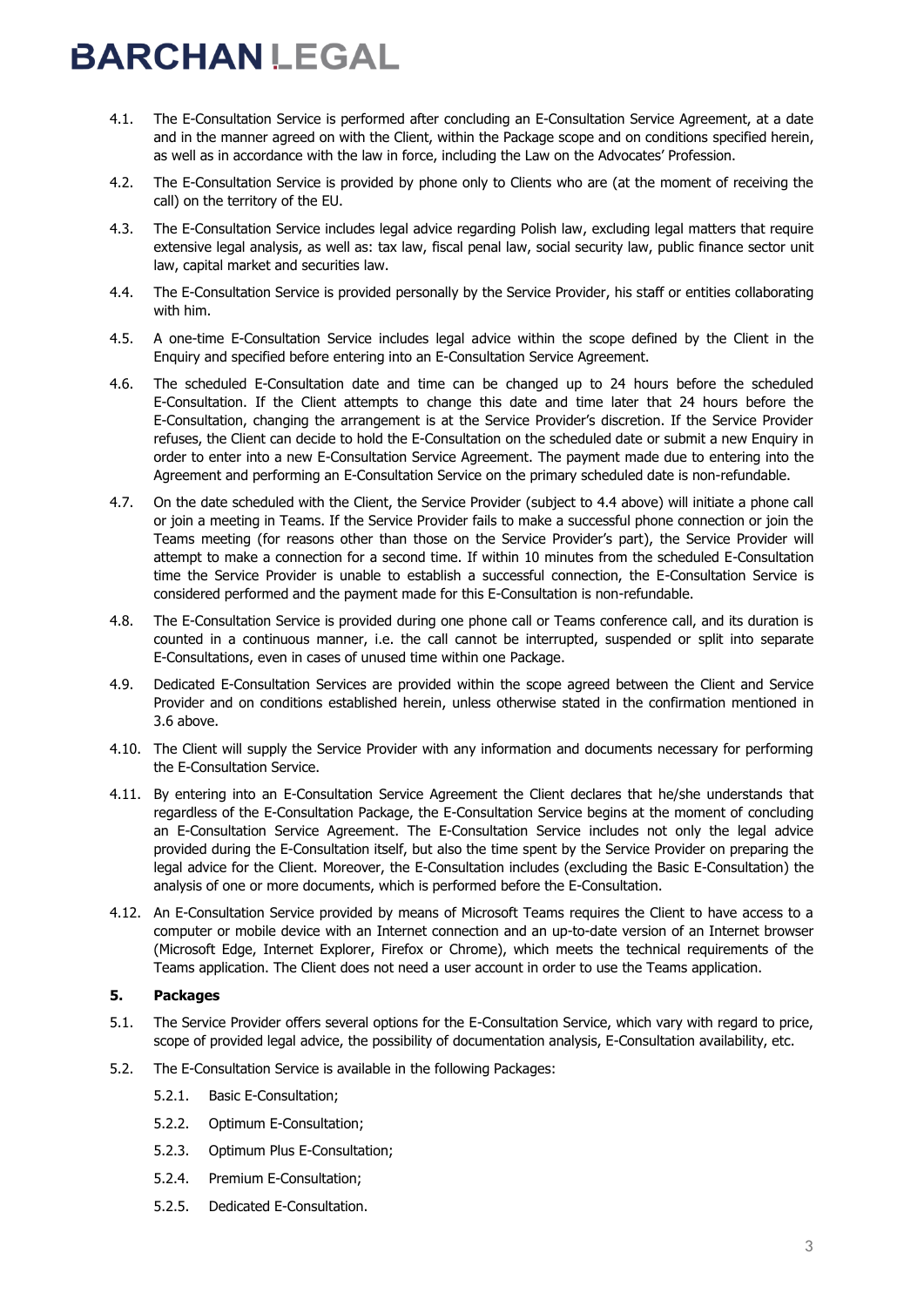- 5.3. The Basic E-Consultation includes:
	- 5.3.1. an E-Consultation on the phone or on Teams for up to 20 minutes;
	- 5.3.2. E-Consultation Service availability on Business Days between 9.00 a.m. and 5.00 p.m.;
	- 5.3.3. legal advice only within the scope specified in the Enquiry and within the E-Consultation Service scope indicated in 4.3 above;
	- 5.3.4. legal advice without a documentation analysis.
- 5.4. The Optimum E-Consultation includes:
	- 5.4.1. an E-Consultation on the phone or on Teams for up to 45 minutes;
	- 5.4.2. E-Consultation Service availability on Business Days between 9.00 a.m. and 5.00 p.m.;
	- 5.4.3. legal advice only within the scope specified in the Enquiry and within the E-Consultation Service scope indicated in 4.3 above;
	- 5.4.4. the analysis of a maximum 5-page-long document.
- 5.5. The Optimum Plus E-Consultation includes:
	- 5.5.1. an E-Consultation on the phone or on Teams for up to 60 minutes;
	- 5.5.2. E-Consultation Service availability on Business Days between 9.00 a.m. and 7.00 p.m.;
	- 5.5.3. legal advice only within the scope specified in the Enquiry and within the E-Consultation Service scope indicated in 4.3 above;
	- 5.5.4. the analysis of a maximum 10-page-long document.
- 5.6. The Premium E-Consultation includes:
	- 5.6.1. an E-Consultation on the phone or on Teams for up to 60 minutes;
	- 5.6.2. E-Consultation Service availability on Business Days between 9.00 a.m. and 9.00 p.m.;
	- 5.6.3. the possibility of weekend E-Consultations (excluding public holidays) between 9.00 a.m. and 5.00 p.m.;
	- 5.6.4. legal advice only within the scope specified in the Enquiry and within the E-Consultation Service scope indicated in 4.3 above;
	- 5.6.5. the analysis of a maximum 15-page-long document.
- 5.7. The Dedicated E-Consultation includes:
	- 5.7.1. an E-Consultation on the phone or on Teams for up to 120 minutes;
	- 5.7.2. E-Consultation Service availability on Business Days between 8.00 a.m. and 9.00 p.m.;
	- 5.7.3. the possibility of holding E-Consultations on days other than Business Days, i.e. weekends and public holidays, between 9.00 a.m. and 5.00 p.m.;
	- 5.7.4. legal advice only within the scope specified in the Enquiry and outside the E-Consultation Service scope indicated in 4.3 above;
	- 5.7.5. the analysis of any number of documents agreed on with the Client.

### **6. Prices and Payments**

- 6.1. Subject to 6.2 below, in order to be provided with an E-Consultation Service, the Client is obliged to pre-pay for the selected Package in accordance with the rates below:
	- 6.1.1. Basic E-Consultation:
		- a) PLN 79 gross (PLN 64.23 net + VAT) or
		- b) EUR 19 gross (EUR 15.45 net + VAT);
	- 6.1.2. Optimum E-Consultation:
		- a) PLN 199 gross (PLN 161,79 net + VAT) or
		- b) EUR 49 gross (EUR 39.84 net + VAT);
	- 6.1.3. Optimum Plus E-Consultation: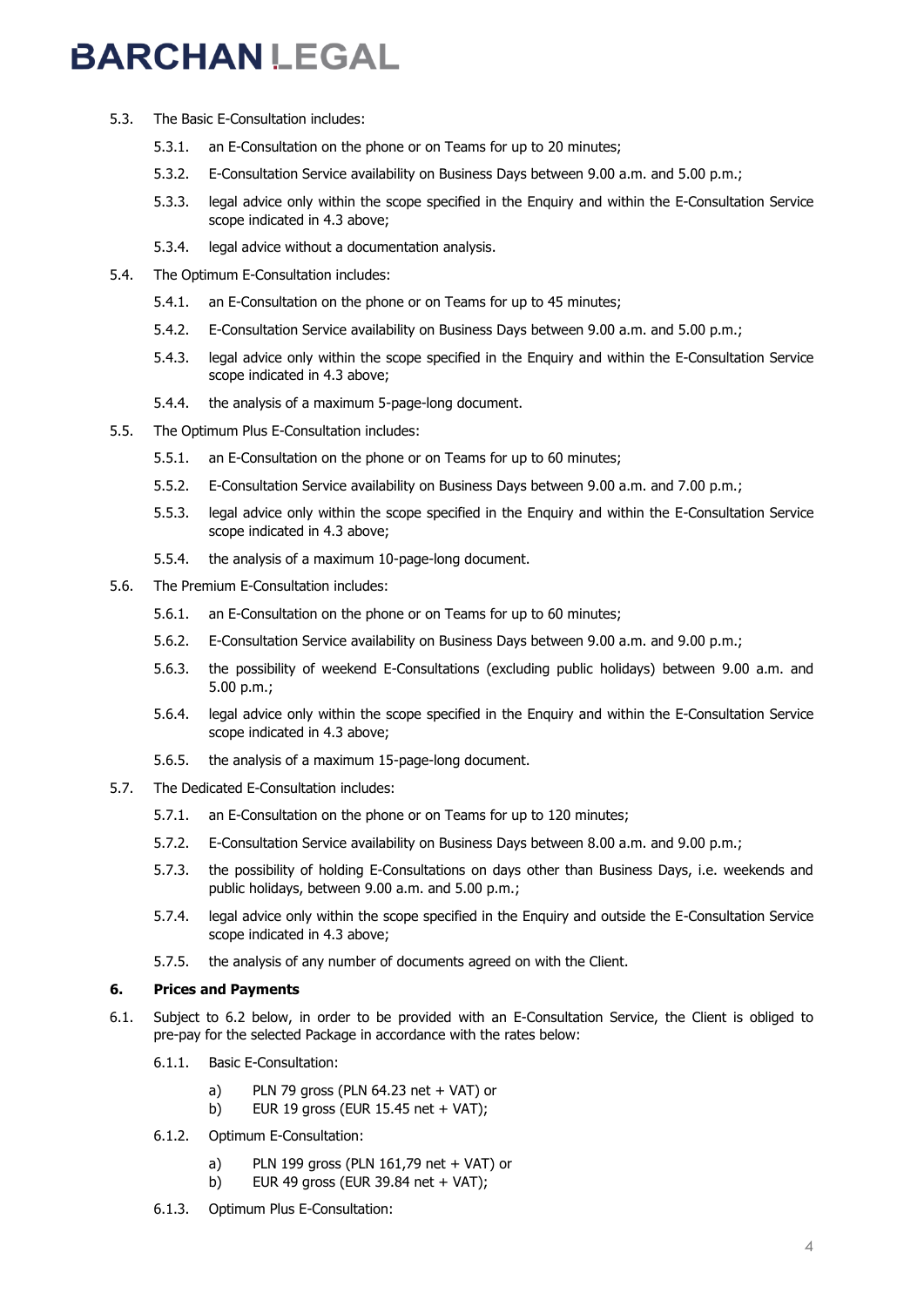- a) PLN 299 gross (PLN 243.09 net + VAT) or
- b) EUR 69 gross (EUR  $56.10$  net + VAT);
- 6.1.4. Premium E-Consultation:
	- a) PLN 399 gross (PLN 324.39 net + VAT) or
	- b) EUR 99 gross (EUR 80.49 net + VAT);
- 6.1.5. Dedicated E-Consultation:

The price depends on the arrangements with the Client.

- 6.2. Subject to 6.6 below, in order to be provided with an E-Consultation Service, a Corporate Client with a registered seat outside of Poland is obliged to pre-pay for the selected Package in accordance with the rates below:
	- 6.2.1. Basic E-Consultation:
		- a) PLN 79 gross (VAT excluded) or
		- b) EUR 19 gross (VAT excluded);
	- 6.2.2. Optimum E-Consultation:
		- a) PLN 199 gross (VAT excluded) or
		- b) EUR 49 gross (VAT excluded);
	- 6.2.3. Optimum Plus E-Consultation:
		- a) PLN 299 gross (VAT excluded) or
		- b) EUR 69 gross (VAT excluded);
	- 6.2.4. Premium E-Consultation:
		- a) PLN 399 gross (VAT excluded) or
		- b) EUR 99 gross (VAT excluded);
	- 6.2.5. Dedicated E-Consultation:

The price depends on the arrangements with the Client.

- 6.3. The payment for a given Package includes one E-Consultation call, i.e. the duration of an E-Consultation call within a Package is calculated continuously and cannot be interrupted or suspended. The Client cannot split the E-Consultation call time of a given Package into several E-Consultations.
- 6.4. The Client is entitled to choose the currency in which the price of a Package is calculated, allowing for the price difference of a given Package.
- 6.5. The price includes VAT at the rate applicable to this type of services which is in force in Poland on the invoice issue date.
- 6.6. The E-Consultation Service provided to Corporate Clients with a seat outside of Poland is considered an intra-community supply of services, hence the applicable VAT is settled by the Client in the country of his/her seat. The prices of E-Consultation Services provided to Corporate Clients with a seat outside of Poland indicated in 6.2 above are net values payable to the Service Provider.
- 6.7. The prices specified in 6.1 and 6.2 above are the Service Provider's remuneration for a one-time E-Consultation Service within a given Package. The price does not include other services, e.g. Internet access and appropriate equipment for using Microsoft Teams, which are the Client's responsibility.
- 6.8. The Client agrees for the Service Provider to issue and send him/her e-invoices (without the issuer's signature), including correction invoices, to the e-mail address indicated by the Client in the Enquiry and in the E-Consultation Service Agreement. Moreover, the Consumer Client agrees to be issued an e-invoice instead of a receipt.

### **7. Complaints**

- 7.1. The Client has the right to submit a complaint as regards concluding the E-Consultation Service Agreement and providing the E-Consultation Service. The complaint should be reported in one of the following ways:
	- 7.1.1. in paper form to the address indicated in 2.1.16 above or
	- 7.1.2. by e-mail to the e-mail address indicated in 1.4.2 above.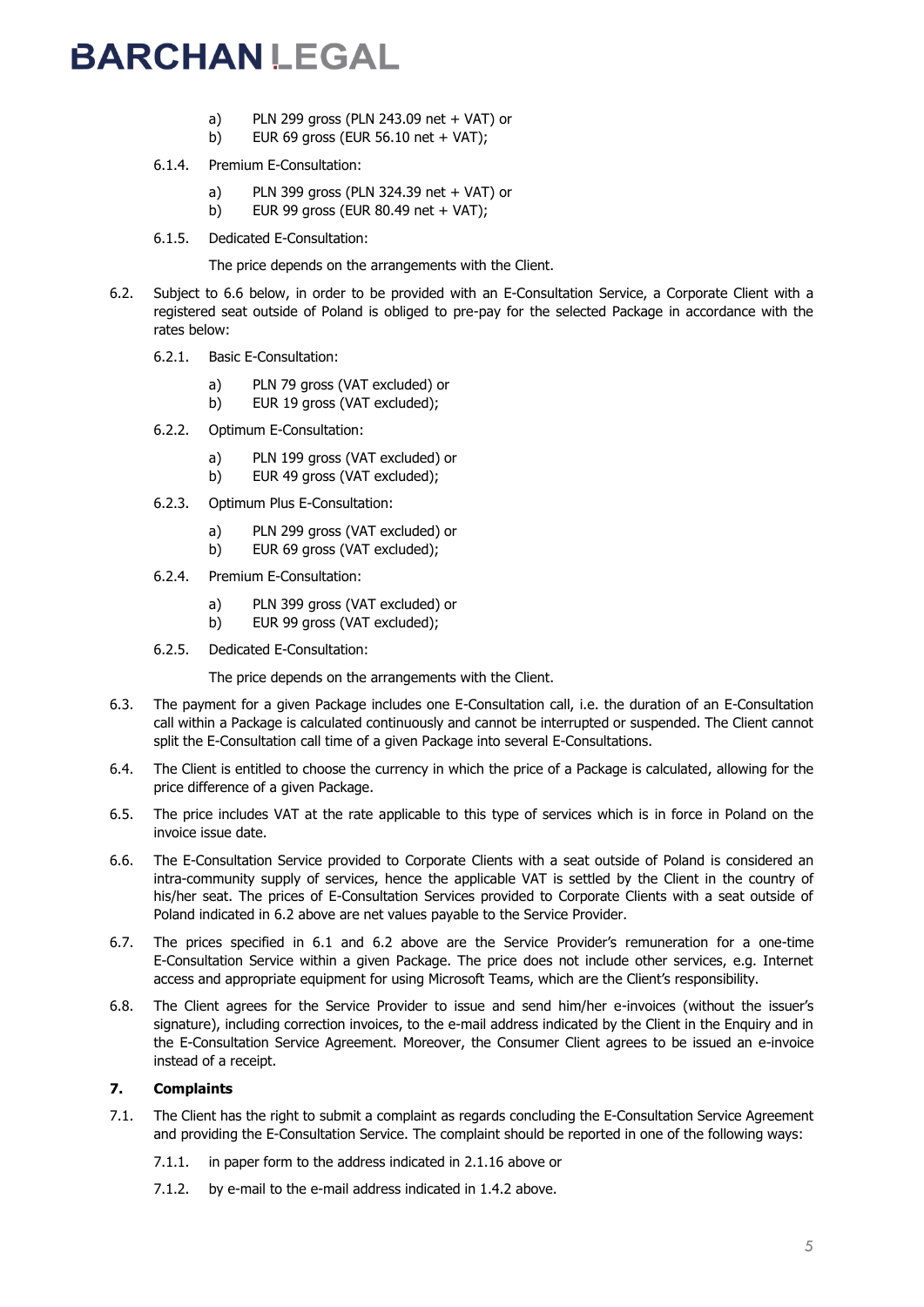- 7.2. The complaint should include the Client's details, date of E-Consultation (scheduled or held) and a description of the complaint.
- 7.3. The Service Provider will respond within 30 days from receiving the complaint.
- 7.4. If the Service Provider does not reply to the Client's complaint within the deadline specified in 7.3 above, it means that the complaint has been accepted.
- 7.5. Consumer Clients have the option of alternative (out-of-court) dispute resolution and pursuit of claims. All disputes between the Consumer Client and Service Provider arising in connection with the E-Consultation Service Agreement or the provision of the E-Consultation Service may be referred for out-of-court dispute settlement on the ODR (Online Dispute Resolution) platform, available at [http://ec.europa.eu/consumers/odr/.](http://ec.europa.eu/consumers/odr/) Using the ODR platform is the Consumer Client's right, not obligation, and the process is performed in accordance with Regulation (EU) No 524/2013 of the European Parliament and of the Council of 21 May 2013 on online dispute resolution for consumer disputes and amending Regulation (EC) No 2006/2004 and Directive 2009/22/EC (Regulation on consumer ODR).
- 7.6. The Service Provider informs that the Consumer Client has the right to file for mediation to the Provincial Inspector of Trade Inspection). The procedures of arbitration applied by the Provincial Inspectorate of Trade Inspection (Wojewódzki Inspektorat Inspekcji Handlowej) are available at the offices and on the websites of the Provincial Inspectorates of Trade Inspection.

### **8. Personal Data**

- 8.1. The Controller of the Client's personal data provided in connection with submitting an Enquiry or entering into and performing an E-Consultation Service Agreement is the Service Provider.
- 8.2. Providing the Client's personal data is voluntary, but necessary for entering into and performing an E-Consultation Service Agreement.
- 8.3. For the detailed conditions of processing the Clients' personal data please see the Privacy Policy.

#### **9. Withdrawal from the E-Consultation Service Agreement by Consumer Clients**

- 9.1. A Consumer Client has the right to withdraw from an E-Consultation Service Agreement without indicating a reason and free of charges other than those specified herein and by the law. The Consumer Client may withdraw from the Agreement within 14 days from entering into it, but no later than at the end of the E-Consultation Service (for established connections: the end of the call; in cases when the Service Provider attempts to establish a connection on the scheduled E-Consultation date: 10 minutes after the scheduled beginning of the E-Consultation).
- 9.2. If the Consumer Client withdraws from the E-Consultation Service Agreement after the Service Provider has already taken any actions connected with the Consumer Client's Enquiry, the Consumer Client is only entitled to a partial refund for the pre-paid Package, proportionally to the value of the services provided. The amount due will be returned to the Consumer Client within 14 days after the Service Provider receives a valid withdrawal from the Agreement.
- 9.3. A Consumer Client has the right to submit a withdrawal from the Agreement to the Service Provider:
	- 9.3.1. in paper form to the address indicated in 2.1.16 above or
	- 9.3.2. by e-mail to the address indicated in 1.4.2 above.
- 9.4. The Consumer Client may (but is not obliged to) use the form which constitutes Attachment no. 1 hereto to declare his/her will to withdraw from the Agreement.

### **10. Termination of the E-Consultation Service Agreement by Corporate Clients**

- 10.1. A Corporate Client is not entitled to withdraw from an E-Consultation Service Agreement.
- 10.2. A Corporate Client has the right to terminate an E-Consultation Service Agreement at any time. If the Agreement is terminated less than 72 hours before the scheduled E-Consultation or if the termination takes place after the E-Consultation has already begun (including if the Service Provider started analysing the Corporate Client's documentation or started preparing for the E-Consultation), the Client is not entitled to a refund of the charge for the E-Consultation Service.
- 10.3. A notice of termination should be submitted to the Service Provider in the manner specified in 9.3.1 or 9.3.2. above.
- 10.4. The provisions of Article 9 hereof, not the provisions of 10.1-10.3 above, apply if the Corporate Client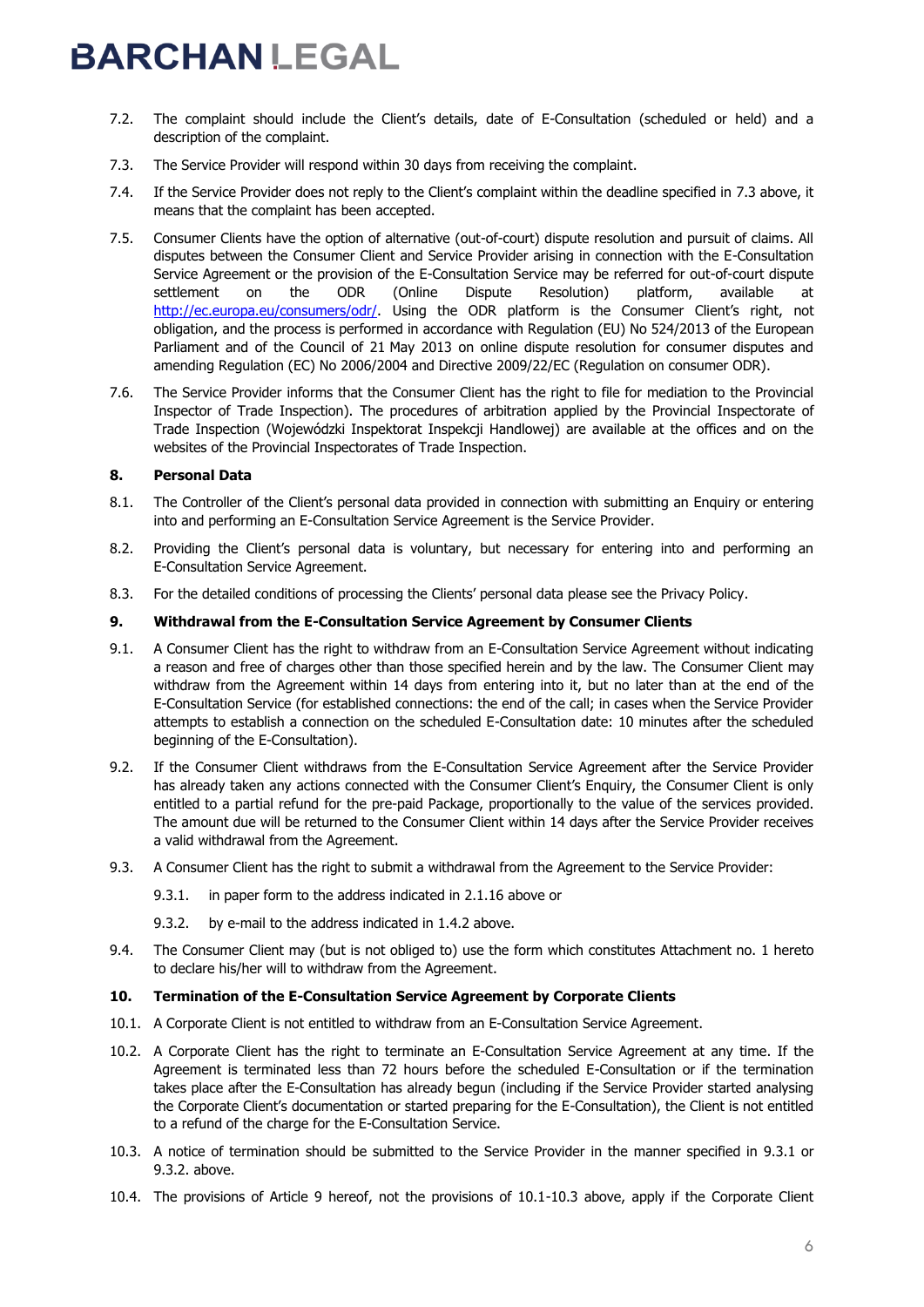conducts business activity as a sole entrepreneur and enters into the E-Consultation Service Agreement with the Service Provider after 1 June 2020 in a scope directly connected with the Corporate Client's business activity, when the E-Consultation Service Agreement indicates that the Agreement is not of a professional nature for the Corporate Client.

### **11. Liability**

- 11.1. The E-Consultation Service Agreement is an agreement of due diligence. The Service Provider is not liable for the non-performance or improper performance of the E-Consultation Service that results from:
	- 11.1.1. factors beyond the control of the Service Provider, such as force majeure or actions of third parties,
	- 11.1.2. a breach of the Terms of Service by the Client,
	- 11.1.3. receiving incomplete or false information or documentation from the Client,
	- 11.1.4. advice that falls beyond the scope of the E-Consultation Service specified in the Terms of Service,
	- 11.1.5. losses caused by factors on the Client's part.
- 11.2. The Service Provider is not liable for loss of profits.
- 11.3. For E-Consultation Service Agreements entered into by the Service Provider and a Corporate Client, the liability of the Service Provider is limited to direct losses caused by the Service Provider's wilful act or omission and to the amount of PLN 2000.
- 11.4. The Client will use the E-Consultation Service in accordance with the law and the E-Consultation Service Agreement (including the Terms of Service), as well as the principles of social coexistence and social norms. The Client is liable for not conforming to the law and these Terms of Service, including for the infringement of third party rights.

### **12. Final Provisions**

- 12.1. For matters not provided for herein the provisions of the Polish law shall apply.
- 12.2. Any disputes between the Service Provider and Corporate Clients arising in relation to the E-Consultation Service Agreement will be settled by the common court having jurisdiction over the Service Provider's seat.
- 12.3. The Service Provider is entitled to change these Terms of Service at any time. The change of the Terms of Service is effective the moment their new version is published on the Website. The version of the Terms of Service valid on the date of concluding an E-Consultation Service Agreement applies to that Agreement.
- 12.4. The template of the withdrawal from the Agreement constitutes Attachment no. 1 hereto.